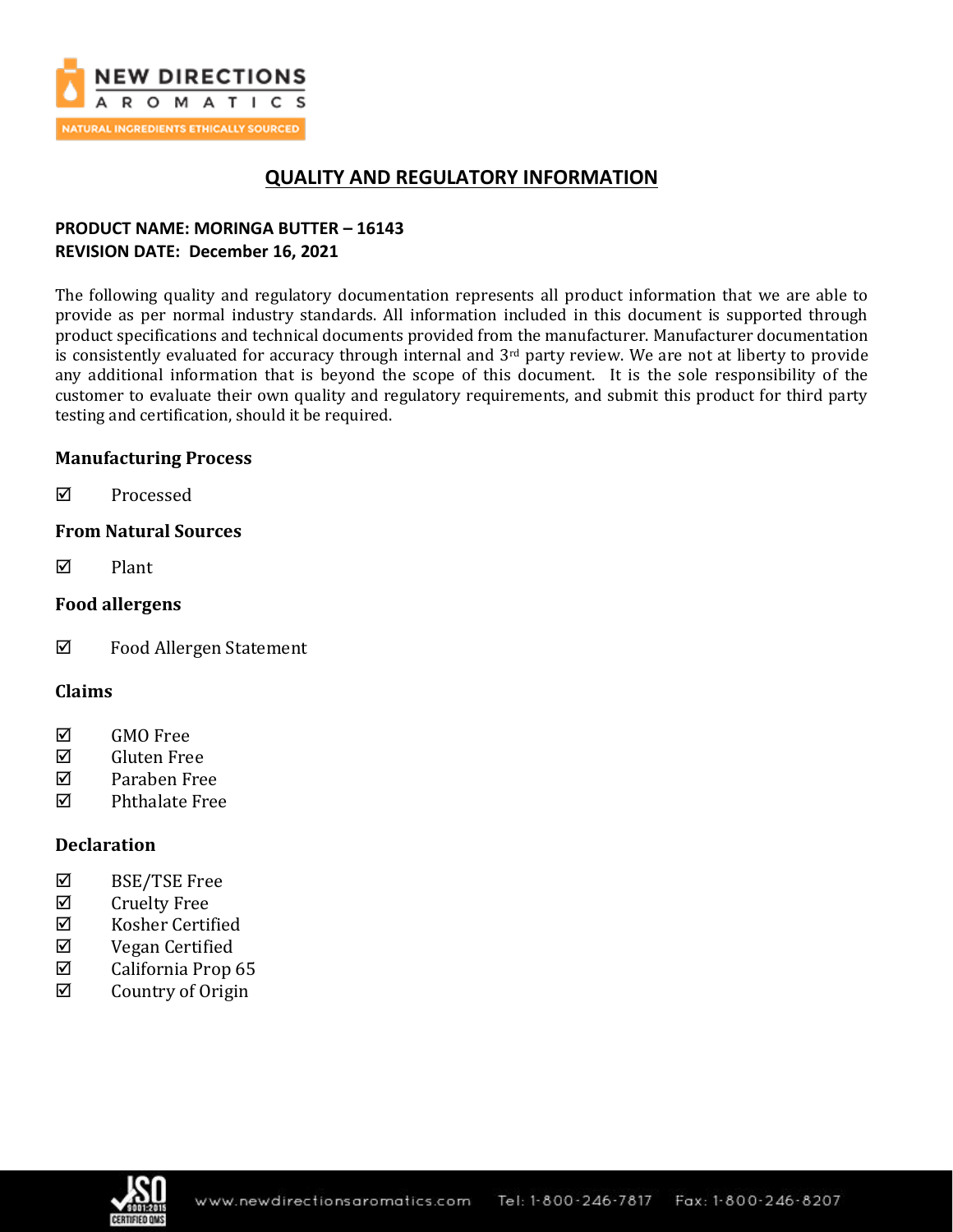

# **COMPOSITION STATEMENT**

## **PRODUCT NAME: MORINGA BUTTER – 16143**

We hereby declare that, to the best of our knowledge, this product is composed of the following ingredients:

| <b>INCI Name</b>          | <b>Source</b> | CAS#                                              | EC#       | $\frac{0}{0}$ |
|---------------------------|---------------|---------------------------------------------------|-----------|---------------|
| Hydrogenated Soybean Oil  | Plant         | 8016-70-4                                         | 232-410-2 | 30 to 100     |
| Moringa Oleifera Seed Oil | Plant         | 93165-54-9                                        |           | 3 to 10       |
| Tocopherol                | Plant         | 59-02-9 / 16698-35-<br>$4/54-28-4/119-$<br>$13-1$ | -         | $0.3$ to 1    |

#### **Disclaimer & Caution**

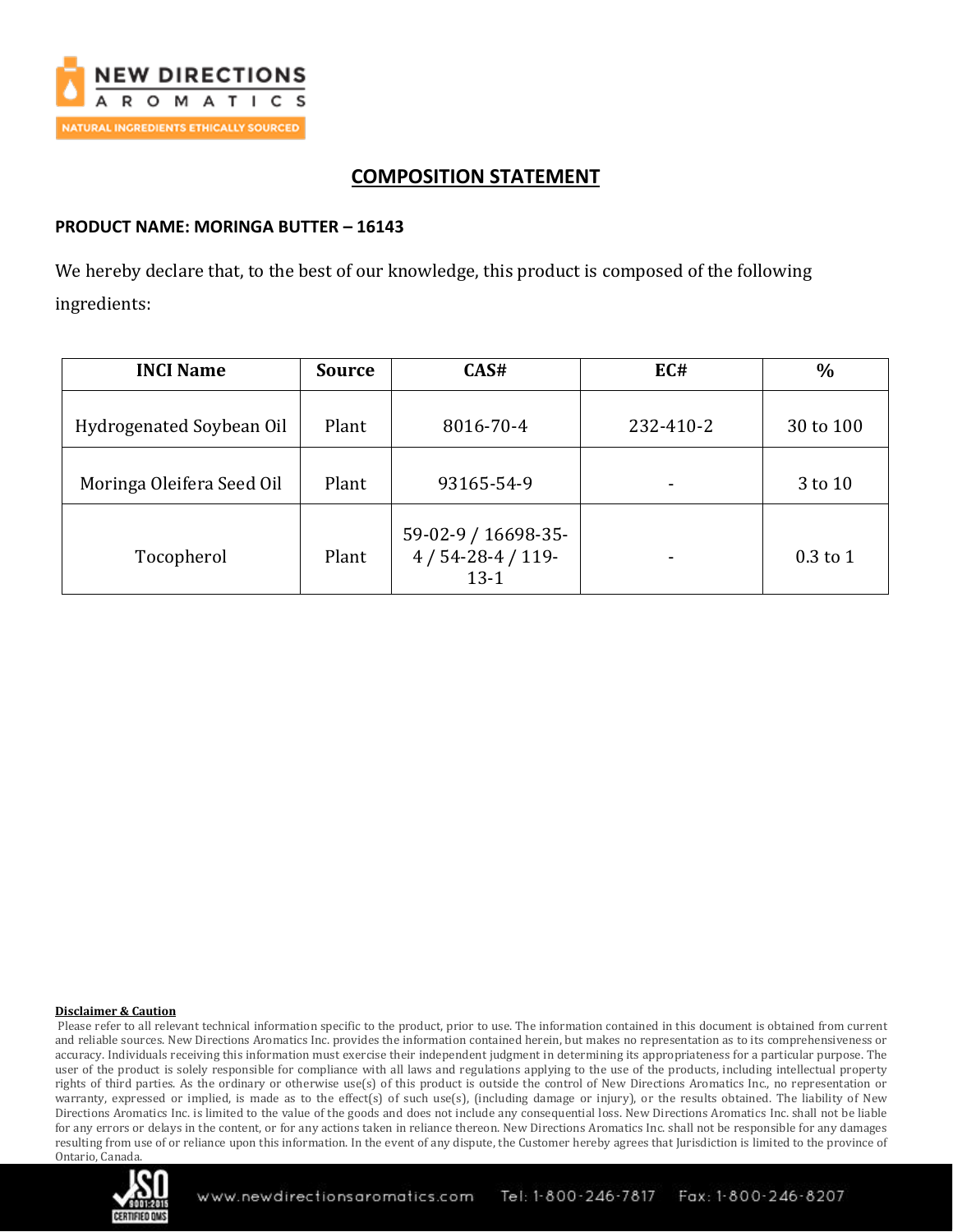

## **BY-PRODUCTS & IMPURITIES STATEMENT**

## **PRODUCT NAME: MORINGA BUTTER – 16143**

We hereby declare that, to the best of our knowledge, this product was not produced from nor does it contain any of the following by-products and impurities:

- GMO material(s)
- Gluten or its derivatives
- Parabens
- Phthalates

#### **Disclaimer & Caution**

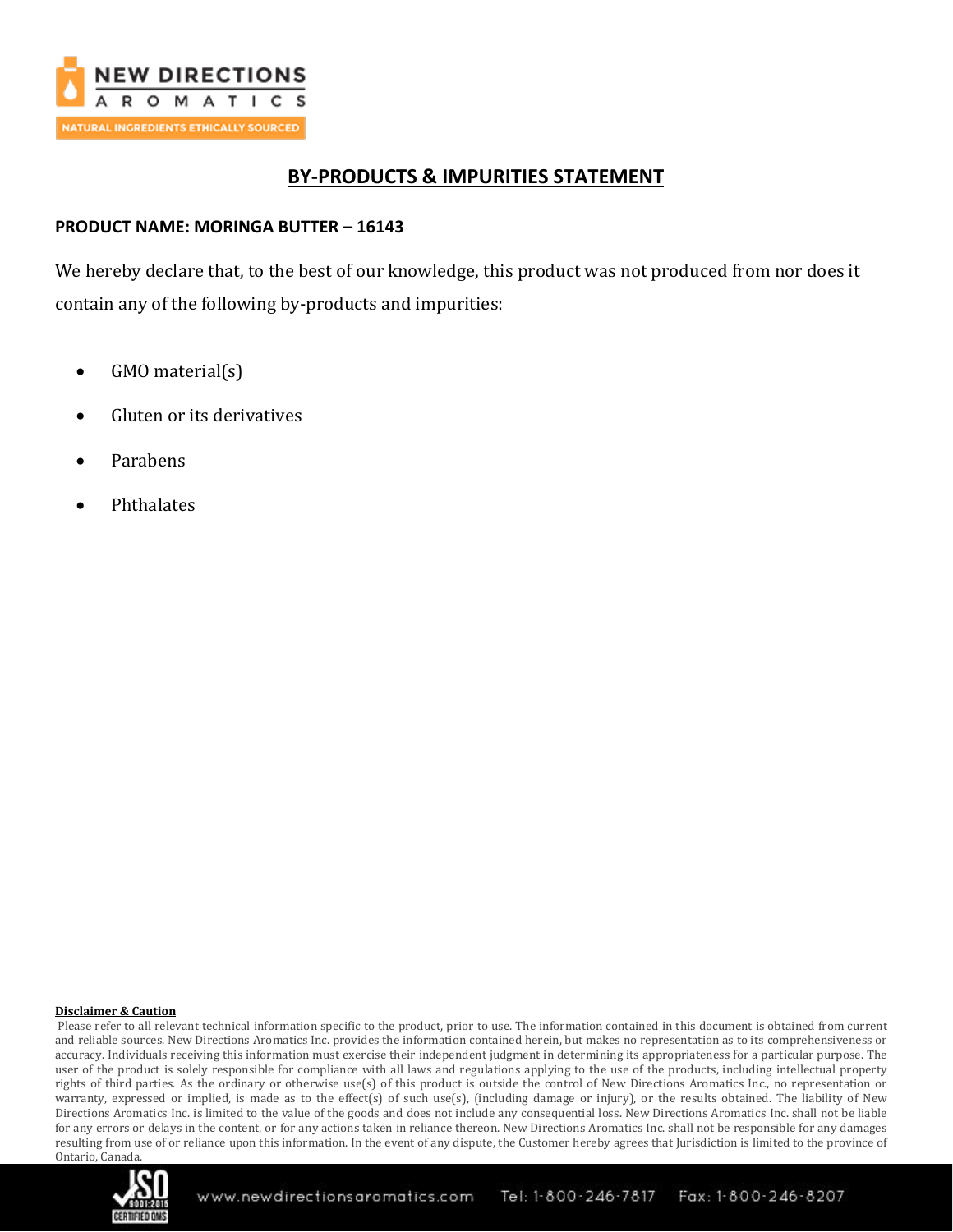

# **FOOD ALLERGEN INFORMATION**

### **PRODUCT NAME: MORINGA BUTTER – 16143**

| Component                                      | Present in the product |  |
|------------------------------------------------|------------------------|--|
| Peanut (and/or derivatives,) e.g., protein oil | N <sub>o</sub>         |  |
| Tree Nuts (and/or derivatives)                 | N <sub>o</sub>         |  |
| Sesame Seeds (and/or derivatives)              | N <sub>o</sub>         |  |
| Wheat                                          | N <sub>o</sub>         |  |
| Gluten                                         | N <sub>o</sub>         |  |
| Soybeans (and/or derivatives)                  | N <sub>o</sub>         |  |
| Dairy (including lactose) or Eggs              | N <sub>o</sub>         |  |
| Fish or their products                         | N <sub>o</sub>         |  |
| Shellfish or their products                    | N <sub>o</sub>         |  |

#### **Disclaimer & Caution**

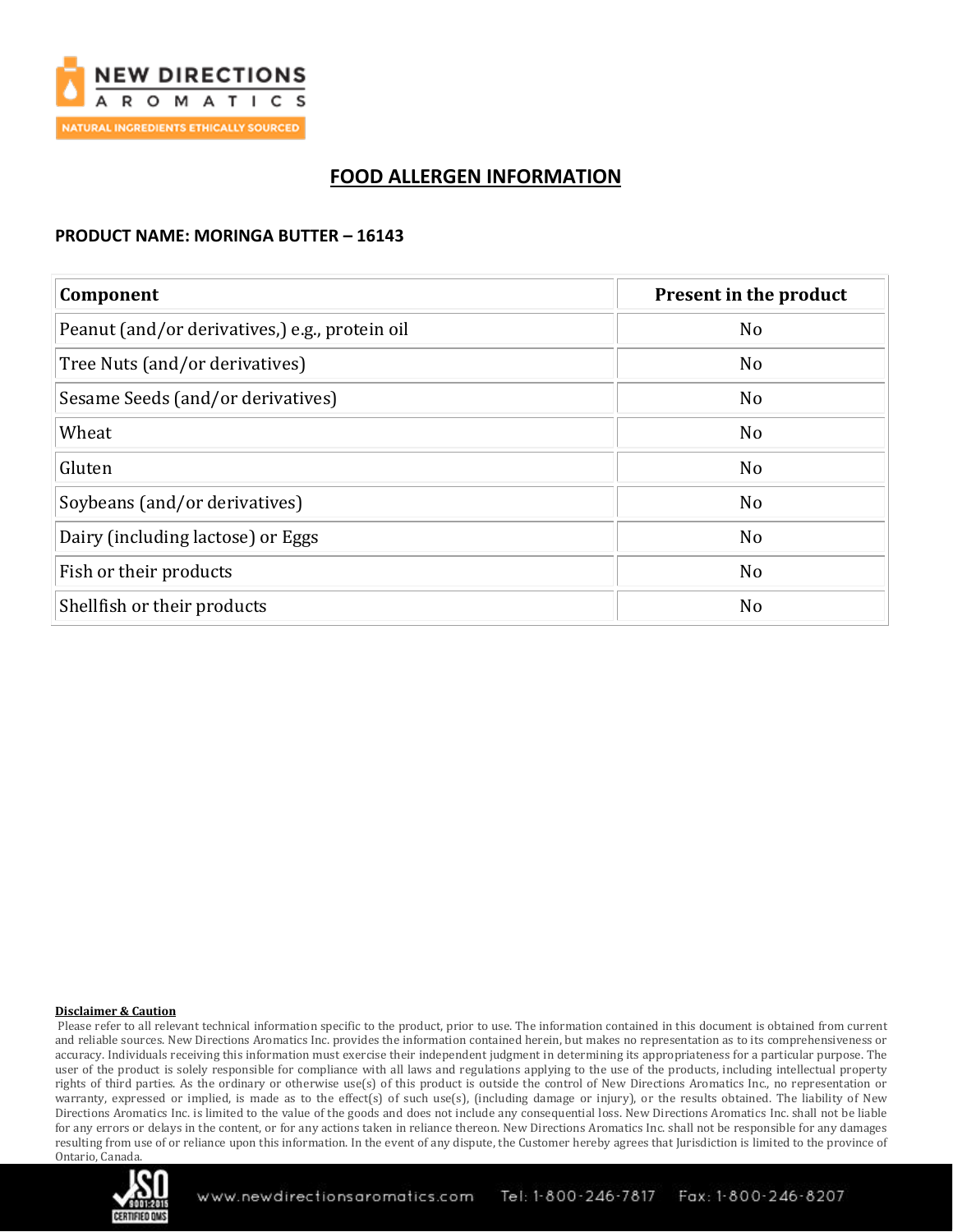

# **DECLARATION OF BOVINE SPONGIFORM ENCEPHALOPATHY (BSE)**

### **PRODUCT NAME: MORINGA BUTTER – 16143**

We hereby declare that, to the best of our knowledge, this product was not made with and does not contain any animal material or derivatives and is free of BSE.

#### **Disclaimer & Caution**

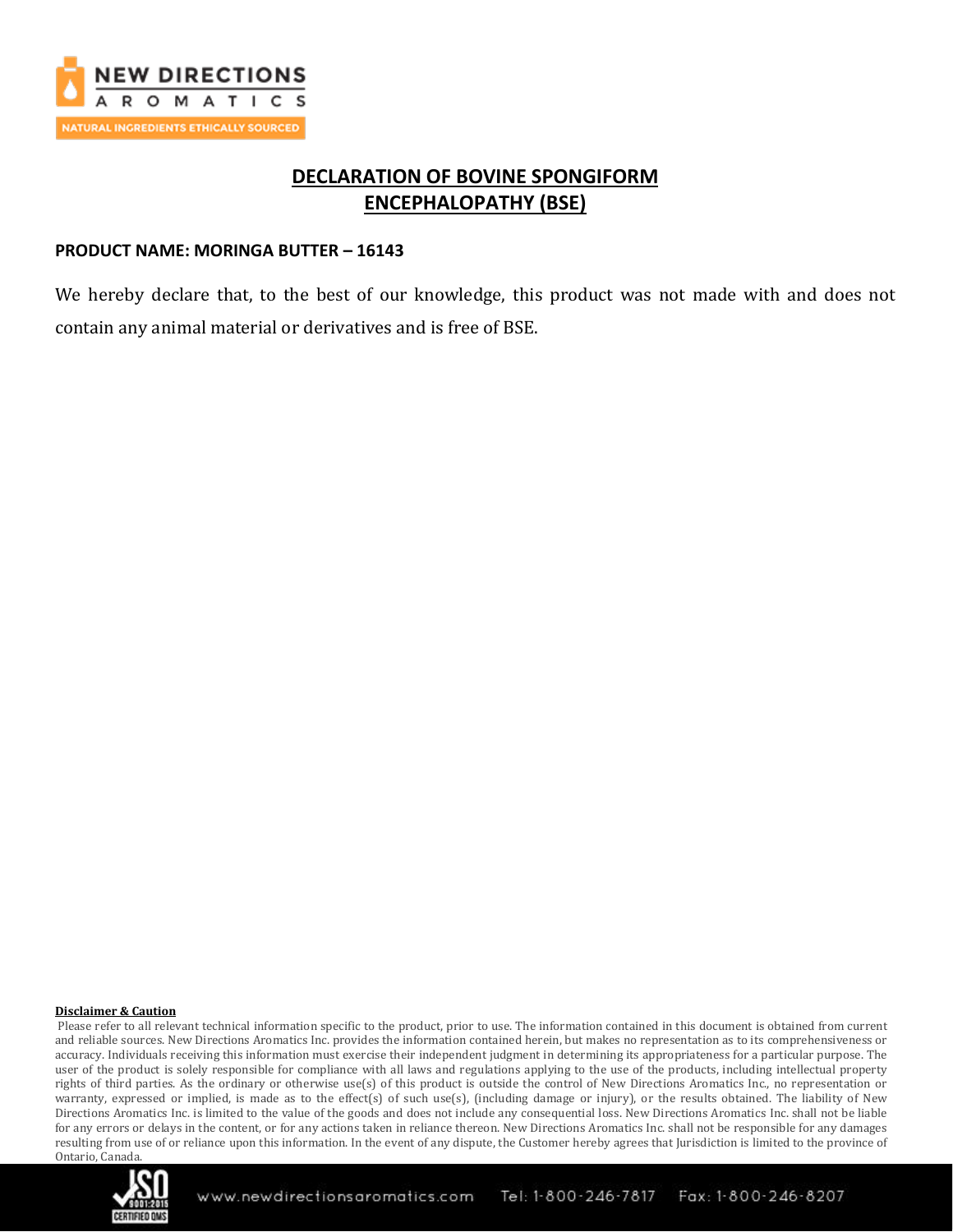

# **CRUELTY-FREE STATEMENT**

### **PRODUCT NAME: MORINGA BUTTER – 16143**

We hereby declare that, to the best of our knowledge, this product has not been tested on animals.

#### **Disclaimer & Caution**

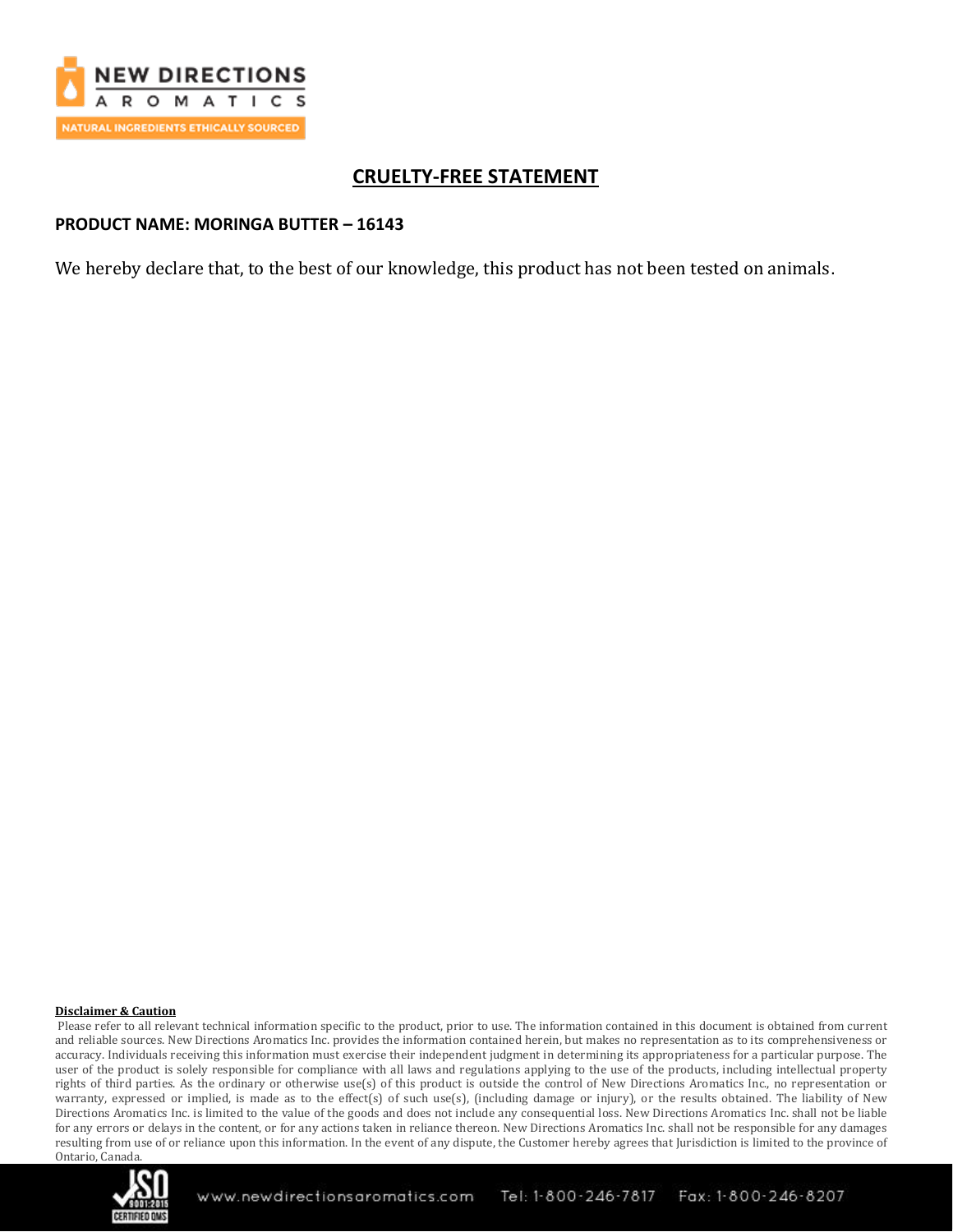

# **KOSHER STATEMENT**

## **PRODUCT NAME: MORINGA BUTTER – 16143**

We hereby confirm that this product has been certified to Kosher standards.

#### **Disclaimer & Caution**

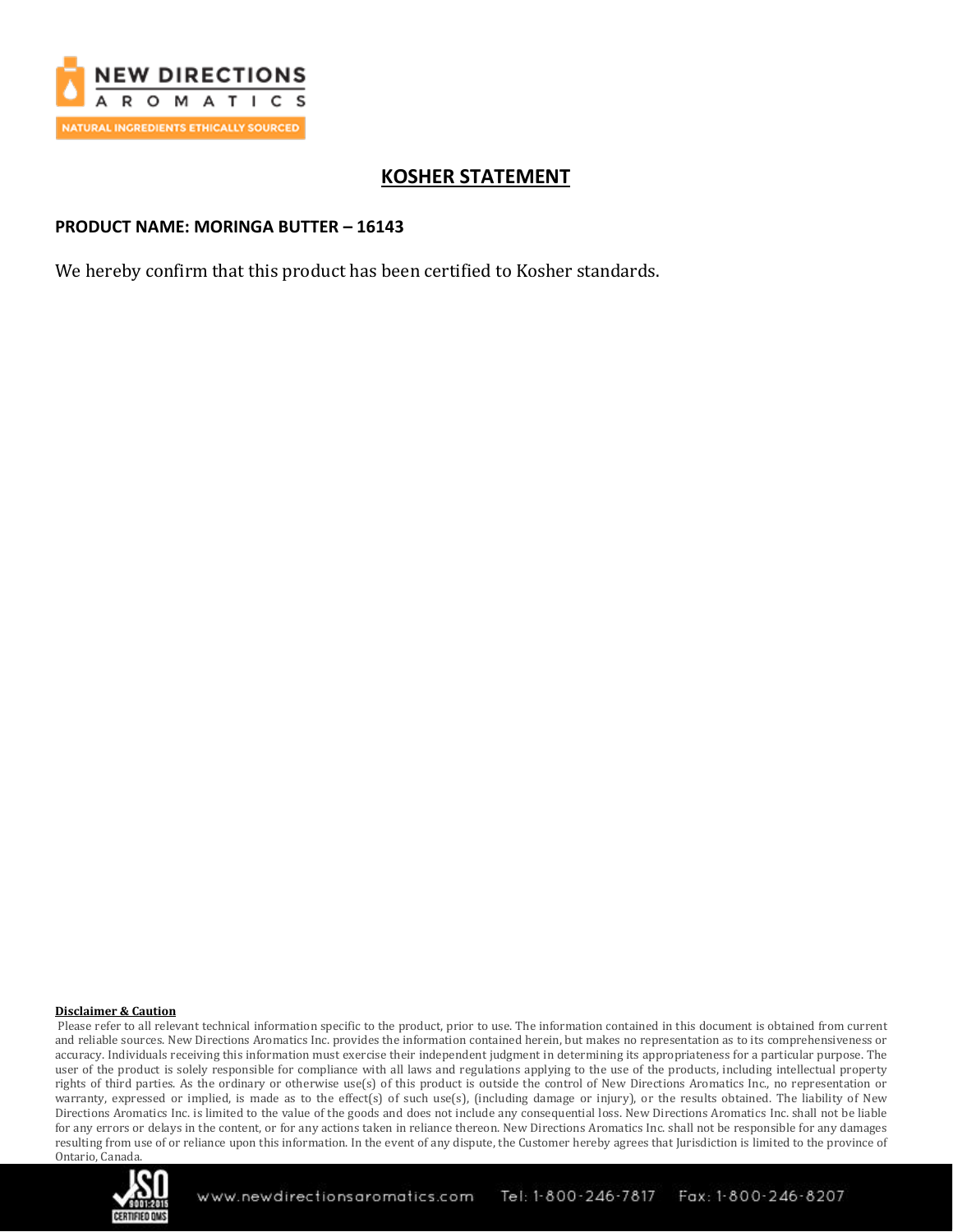

# **VEGAN STATEMENT**

## **PRODUCT NAME: MORINGA BUTTER – 16143**

We hereby confirm that this product has been certified to Vegan standards.

#### **Disclaimer & Caution**

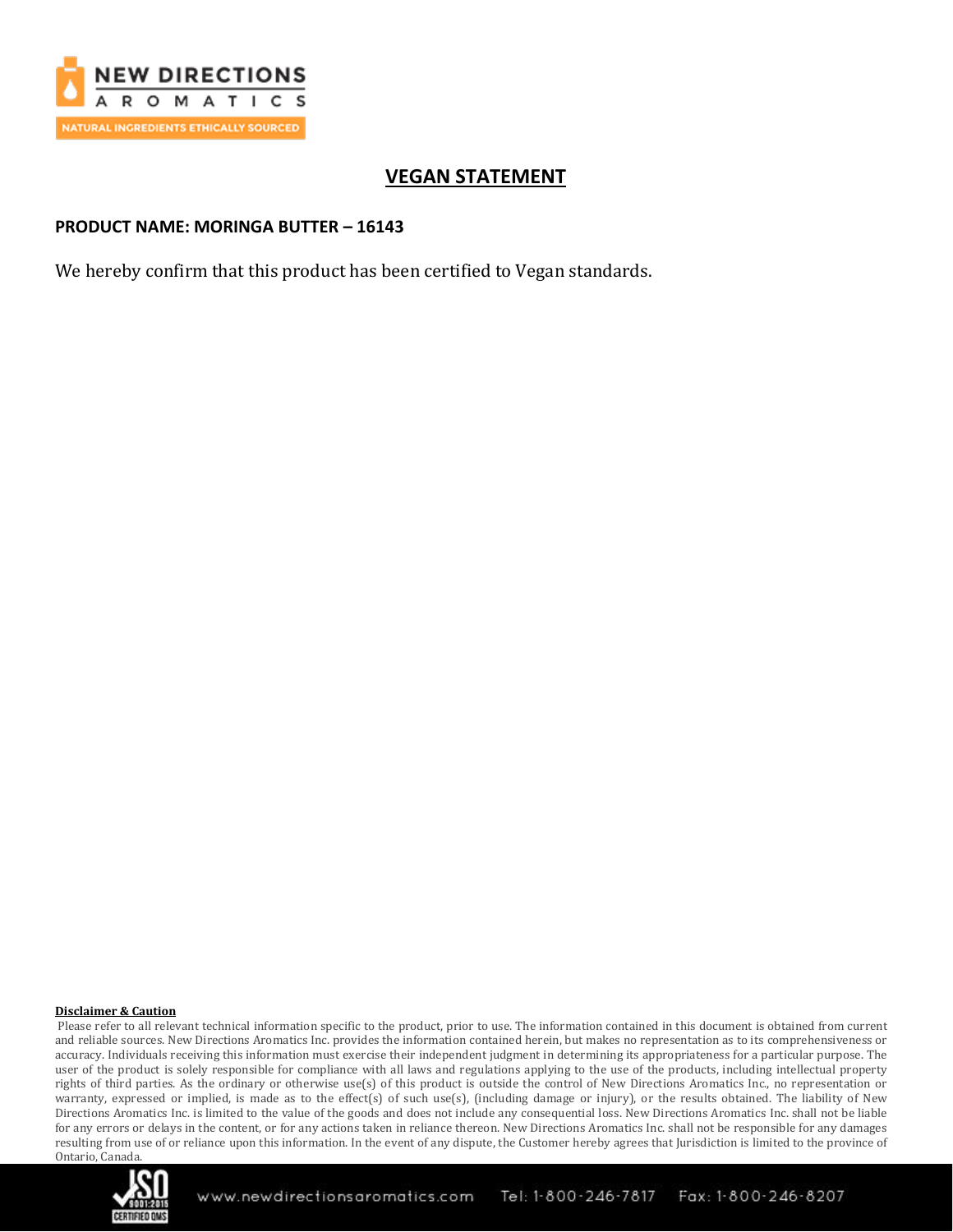

## **CALIFORNIA PROPOSITION 65 STATEMENT**

## **PRODUCT NAME: MORINGA BUTTER – 16143**

We hereby declare that, to the best of our knowledge, this product does not contain any substance(s) that are listed in the California Proposition 65.

#### **Disclaimer & Caution**